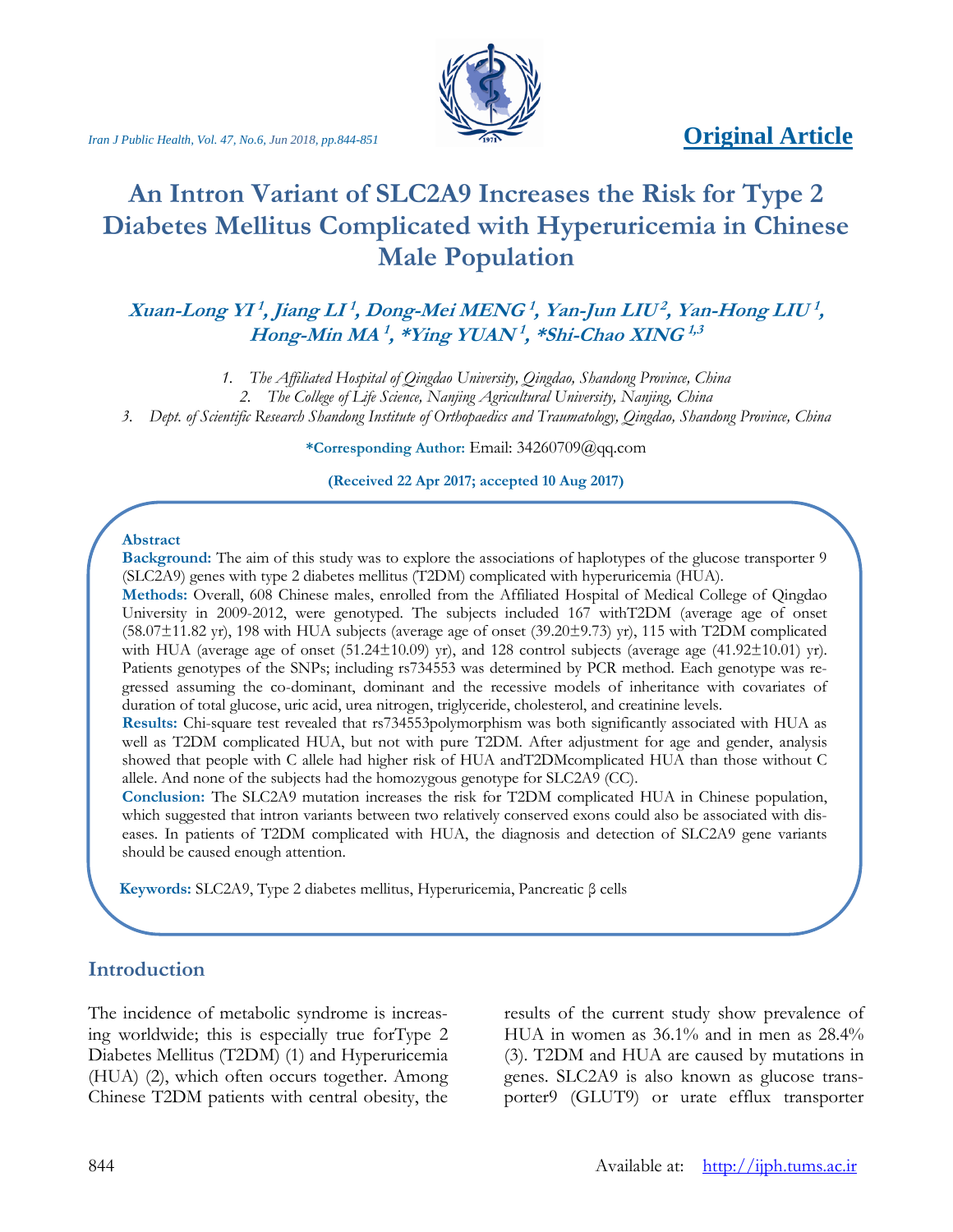(URAT)v1, which is a high-capacity uric acid transporter as well as a glucose transporter(4). Recently, it was identified to be a modulator of uric acid and plays critical roles in maintaining glucose and uric acid homeostasis. SLC2A9 has two variants, SLC2A9v1 usually trafficked to the basolateral membrane of proximal tubule epithelial cells and SLC2A9v2 localized to the apical membrane and has a high capacity for the urate transport (5). The mechanism of uric acid excretion by SLC2A9 regulation is through the two variants (6). Recently, common genetic variants of SLC2A9 be strongly associated with serum urate level and gout in Caucasian cohorts from Italy, UK, Croatia, the United States, Germany, and Austria (7, 8). Furthermore, GLUT9 also regulate insulin secretion in the pancreatic β cell and up-regulated in the diabetic mouse (9). As a dual transporter for fructose and uric acid, it is necessary to investigate whether there are genetic variants of SLC2A9 affect the glucose and uric acid homeostasis in patients.

SLC2A9 has a relatively conserved amino acid sequence in the seventh and eighth helices located around the central channel of the transport protein (10), which makes the variant in intron7 very important. The rs734553 polymorphism is loci in the intron7 of the SLC2A9, reported to influence serum uric acid levels contributing to susceptibility to gout, Parkinson's disease or chronic kidney disease (CKD) Progression (11- 14). Therefore, it is a better candidate variant to investigate the possible association betweenthe glucose and uric acid homeostasis in patients.

The aim of this study was to explore the associations of haplotypes of the SLC2A9 genes with T2DM complicated with HUA.

# **Materials and Methods**

#### **Ethics statement**

The study has been approved by the ETHICAL COMMITTEE of the Affiliated Hospital of Qingdao University and has been performed in accordance with the ethical standards of the National Research Centre committee and with the 1964 Helsinki Declaration and its later amendments or comparable ethical standards. Informed consent was obtained from all individual participants included in the study.

## **Study subjects**

The study subjects were people who attended the Affiliated Hospital of Qingdao University Medical School, including its clinics, wards, and medical center, between 2009 and 2012. We identified 608 males aged 30-70 yr to provide a cohort of subjects from the same population living in the coastal area of Shandong Province, China. Impaired glucose tolerance (IGT), impaired fasting glucose (IFG), and HUA were diagnosed by clinical endocrinologists using established criteria. IFG was defined as fasting plasma glucose of 6.1–6.9 mmol/L and IGT as 2-h plasma glucose of 7.8–11.0 mmol/L. HUA was defined as serum uric acid levels $>420 \mu$ mol/l ( $>7$  mg/dL) in men according to the American College of Rheumatology (1977) (15).

### **Genotype analysis**

From all study participants, blood samples were taken and biochemical parameters were measured using a Hitachi 2700--310 automatic biochemical analyzer. Genomic DNA was isolated from peripheral blood leukocytes using Relax Gene Blood DNA System (QiagenBiotech Co., Ltd., Beijing, China) according to the manufacturer's instructions. A segment of intron 7 of the SLC2A9 gene was amplified by polymerase chain reaction (PCR). The primers of rs734553 were as follows: forward 5'-GGAGAATCTGGAGCAAGT-3' and reverse 5'- AAATAGTCCCAAAGAGTG-3' (GenScript Biotech Co., Ltd., Nanjing, China). PCR reactions were performed at 25µL volume containing 50nggenomic DNA, 1  $\mu$ L of each primer (10) µM), 12.5µL 2×Taq PCR Master Mix (Qiagen Biotech Co., Ltd., Beijing, China) and 8.5 µl ddH<sub>2</sub>O. The PCR cycling conditions were 94  $^{\circ}$ C for 5 min, followed by 35 cycles at  $94^{\circ}$ C for 30 sec,  $52 \text{ °C}$  for 30 sec,  $72 \text{ °C}$  for 30 sec and a final extension at 72 °C for 10 min. A 3 ul aliquot of PCR product was digested at  $37^{\circ}$ C for 2 h in a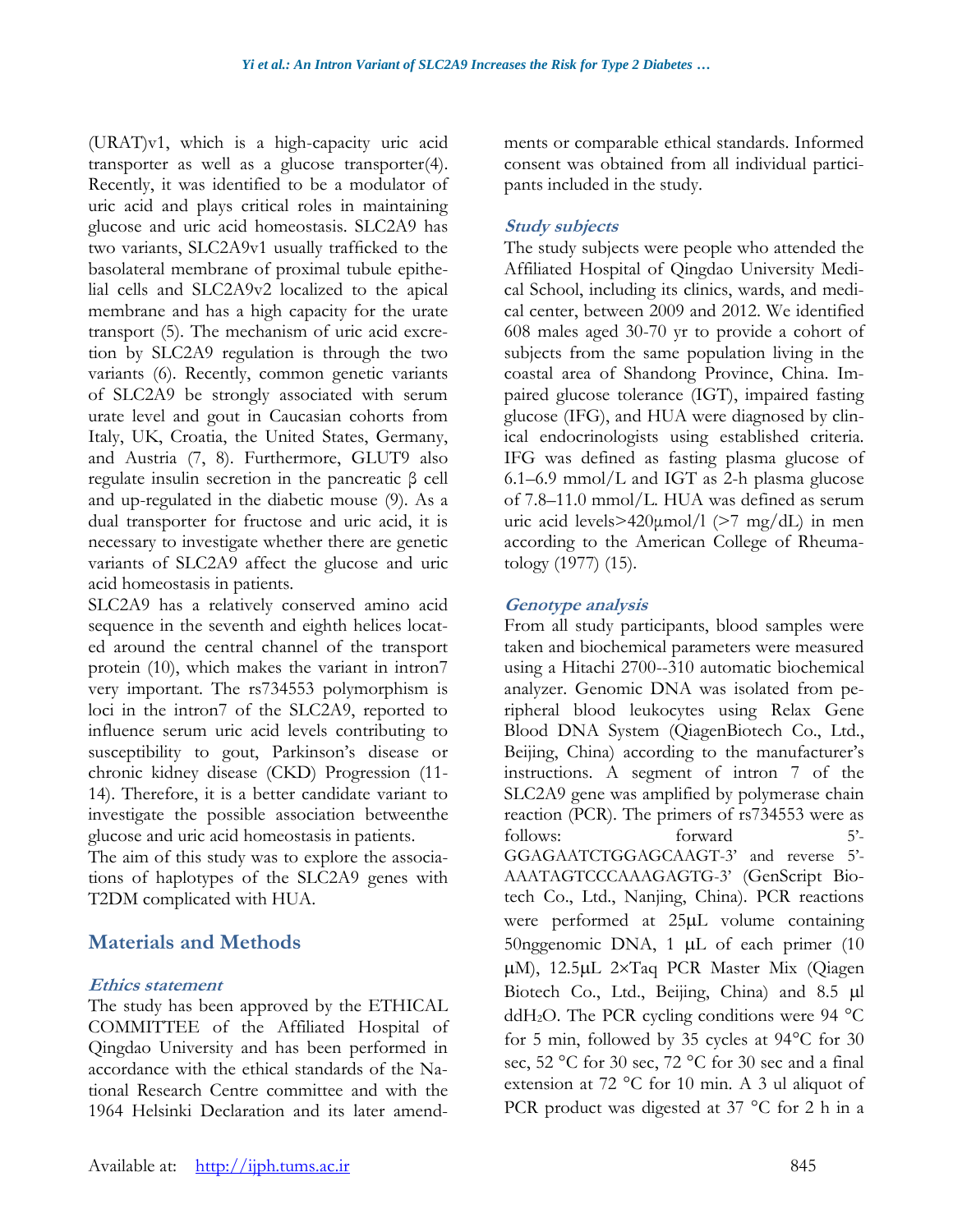10 µL reaction containing 0.3µL restriction enzyme *Hap* II (New England Biolabs, Inc, Beverly, MA), 1 µL 10×NE Buffer (New England Biolabs, Inc, Beverly, MA) and 5.7  $\mu$ L steriledd $H_2O$ at 52  $\degree$ C for 2 h. The genotypes were identified by electrophoresis on 1.5% agarose gels. Five samples in each genotype were sequenced by Sangon Biotech Co., Ltd. (Shanghai, China).

#### **Statistical analysis**

Statistical analyses were performed using SPSS version 13.0 (Chicago, IL, USA). Continuous variables are expressed as the mean  $\pm$  standard deviation and were analyzed by one-way analysis of variance. The  $\chi^2$ test was used to compare differences in rates. Logistic regression was used to correct for age differences between groups. Values of *P*<0.05 were considered statistically significant. For all subjects, the Hardy–Weinberg equilibrium of the genotype distribution was tested using the homogeneity  $\chi^2$  test.

#### **Results**

There were no significant differences in creatinine levels between the control subjects and those with T2DM. Cholesterol, creatinine, and urea nitrogen levels were not significantly different between the subjects with T2DM and subjects with HUA (all,  $P>0.05$ ). Cholesterol levels were not significantly different between subjects with T2DMwithout or with HUA. Furthermore, cholesterol and uric acid levels were not significantly different between subjects with HUA and those with T2DM complicated with HUA (Table 1).

**Table 1:** Demographic characteristics and clinical data

| <i>Variable</i>                | NC                | T2DM                         | <b>HUA</b>                     | T2DM compli-<br>cated with HUA    |
|--------------------------------|-------------------|------------------------------|--------------------------------|-----------------------------------|
| n.                             | 128               | 167                          | 198                            | 115                               |
| Age $(yr)$                     | $41.92 \pm 10.01$ | 58.07±11.82                  | $39.20 \pm 9.73$               | $51.24 \pm 10.09$                 |
| Glucose $(mmol/L)$             | $5.03 \pm 0.57$   | $6.94 \pm 1.92$ <sup>a</sup> | $5.05 \pm 0.39$ <sub>c,e</sub> | $7.02 \pm 1.58$ a,g,i             |
| Triglyceride (mmol/L)          | $0.89 \pm 0.36$   | $1.87 \pm 1.09^{\circ}$      | $2.79 \pm 0.81$ a,f            | $3.08 \pm 1.03$ <sub>a,e,i</sub>  |
| Cholesterol (mmol/L)           | $4.80 \pm 0.72$   | $4.95 \pm 0.79$ <sup>a</sup> | $5.14 \pm 0.89$ <sup>a</sup>   | $5.34 \pm 1.07$ <sup>a</sup>      |
| Uric acid $(\mu \text{mol/L})$ | 279.76±59.84      | $312.45 \pm 60.15^{\circ}$   | 469.87 $\pm$ 50.59a,e          | $489.08 \pm 69.38$ <sub>a,e</sub> |
| Creatinine ( $mmol/L$ )        | $89.68 \pm 9.58$  | 101.68±20.84                 | 97.59±10.95d                   | $120.05 \pm 90.62$ a,h,j          |
| Urea nitrogen (mmol/L)         | $4.96 \pm 0.78$   | $5.90 \pm 1.62$ <sup>a</sup> | $5.47 \pm 0.83$ <sup>a</sup>   | $5.96 \pm 1.70$ <sup>a</sup>      |

NC: normal control subjects; T2DM: type 2 diabetes mellitus; HUA: hyperuricemia; <sup>a</sup>P< 0.001, <sup>b</sup>P = 0.001, <sup>c</sup>P = 0.008, and <sup>d</sup>P = 0.027 vs. NC;  $P \le 0.001$ ,  $P = 0.012$ ,  $sP = 0.009$ , and  $P = 0.001$  vsT2DM;  $P \le 0.001$  and  $P = 0.014$  vs. HUA. Other betweengroup comparisons were not statistically significant (*P*> 0.05)

The PCR products were the 482 bp nucleotide sequences. Following restriction enzyme digestion of the amplified DNA, the AA genotype was not digested (bands at 482 bp), the AC genotype was heterozygote for digestion with a band (bands at 482, 261 and 221 bp) and the CC genotype was completely missing. The AA and AC genotypes detected by the cleaved amplification polymorphism sequence-tagged sites (PCR-RFLP) were also confirmed by sequencing, respectively (Fig. 1).

The genotype and allele frequencies distributions for SNP rs734553 were in Hardy–Weinberg equilibrium in the individual groups, as the *P*-values of  $\chi^2$  tests, were  $> 0.05$  in all four groups. The allelic frequency of the rs734553 polymorphism in the control subjects was given in Table 2. None of the study subjects were homozygous for C/C. Accordingly, there were marked differences in the proportions of subjects with the  $A/A$  and A/C genotypes in all four groups. Notably, the risk ofT2DM complicated with HUA was significantly higher in people with the C allele than in those with the A allele (95% confidence interval: 0.194–0.502).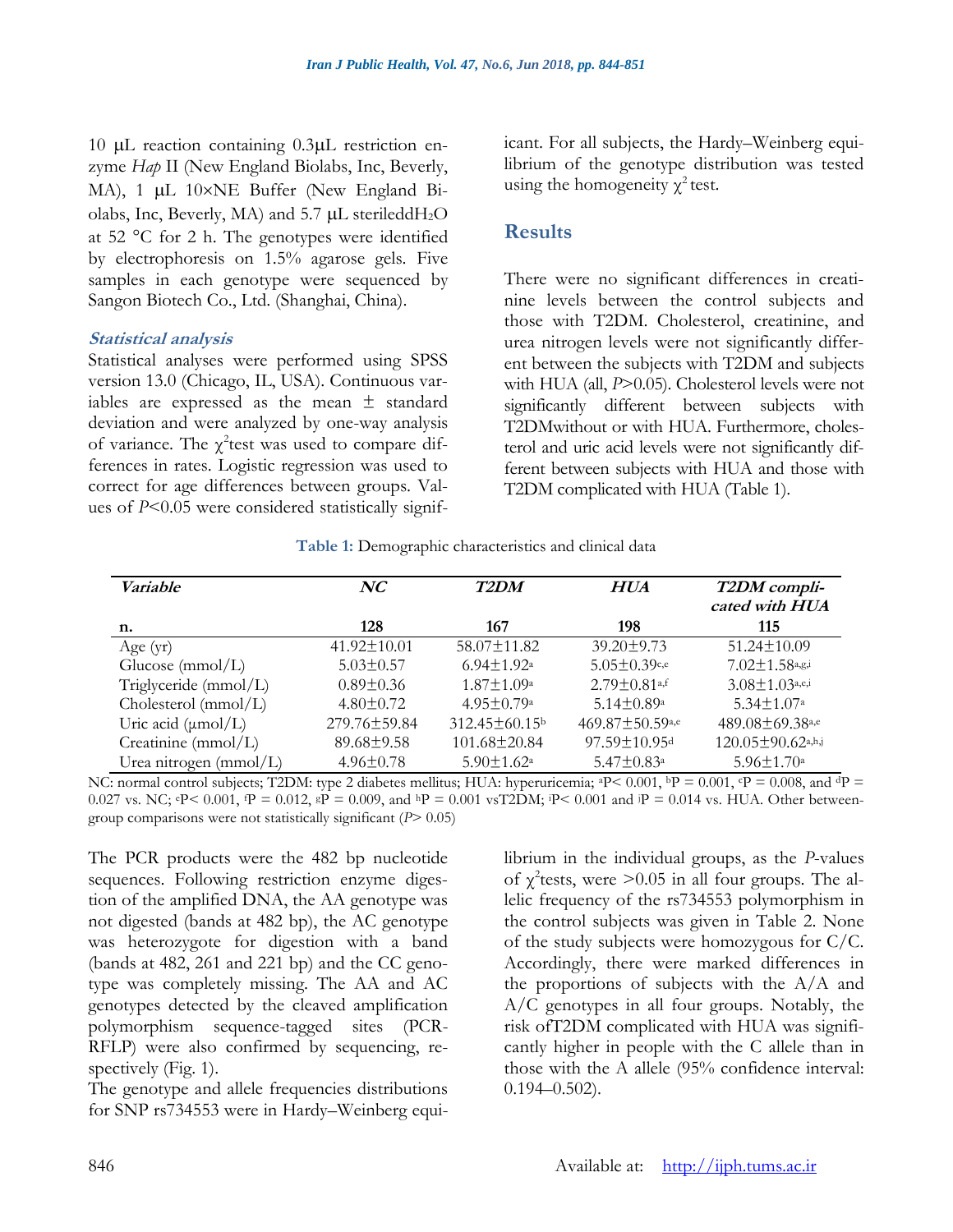

**Fig. 1:** The polymorphism loci rs734553 sequencing figure in 7 introns of SLC2A9 gene A:heterozygoustype $(A/C)$ ; B: homozygous type $(A/A)$ 

| <b>Groups</b> | Genotype and genotype frequency |       | Alleles and allelic frequency |       |
|---------------|---------------------------------|-------|-------------------------------|-------|
|               | $\gamma$ 2                      |       | $\gamma$ <sup>2</sup>         |       |
| A and B       | 1.463                           | 0.236 | 1.346                         | 0.26  |
| A and C       | 4.325                           | 0.045 | 4.483                         | 0.035 |
| A and D       | 4.004                           | 0.049 | 3.943                         | 0.039 |
| B and C       | 0.053                           | 0.863 | 0.063                         | 0.742 |
| B and D       | 0.372                           | 0.638 | 0.364                         | 0.475 |
| C and D       | 0.405                           | 0.602 | 0.401                         | 0.629 |

A: control subjects; B: subjects with type 2 diabetes mellitus (T2DM); C: subjects with hyperuricemia (HUA); D: subjects with T2DM complicated with HUA

### **Discussion**

Chronic metabolic diseases have recently gained attention as a major public health problem around the world, especially such as T2DM and HUA. And in 2004 and 2009, we conducted epidemiological investigation of more than 13000. The prevalence of males with HUA has been up to 18.32%, females 8.56% in 2004 (16). In China, the world's most populous nation has approximately 100 million patients with diabetes(17). T2DM and HUA often occur together. An elevated level of uric acid predicts the development of diabetes (18, 19). And compared with those only suffering from HUA, incidence of gout in those combined with diabetes increases 157.1% (95% CI, 11.0%-495.3%) (20). T2DM

and HUA should be paid more attention. However, hereditary factor of the diseases and mutations in genes have been less investigated.

As GLUT9 or (URAT) v1, SLC2A9 situated on chromosome 4p 15.3–16, which encodes a dual transporter for fructose and uric acid is. It has two variants, the long isoform SLC2A9v1 and the short isoform SLC2A9v2 that has been shown to transport urate. Recently, GLUT9 was also considered as a uric acid transporter. GLUT9 was the only member of GLUT family that whose substrate is urate(21). In tandem with URAT1, the renal reabsorption of UA is dependent on two variants, long GLUT9L, and short GLUT9S. What's more, URAT1 and apical GLUT9S, GLUT9L are the only major urate efflux transporters that mediated urate uptake from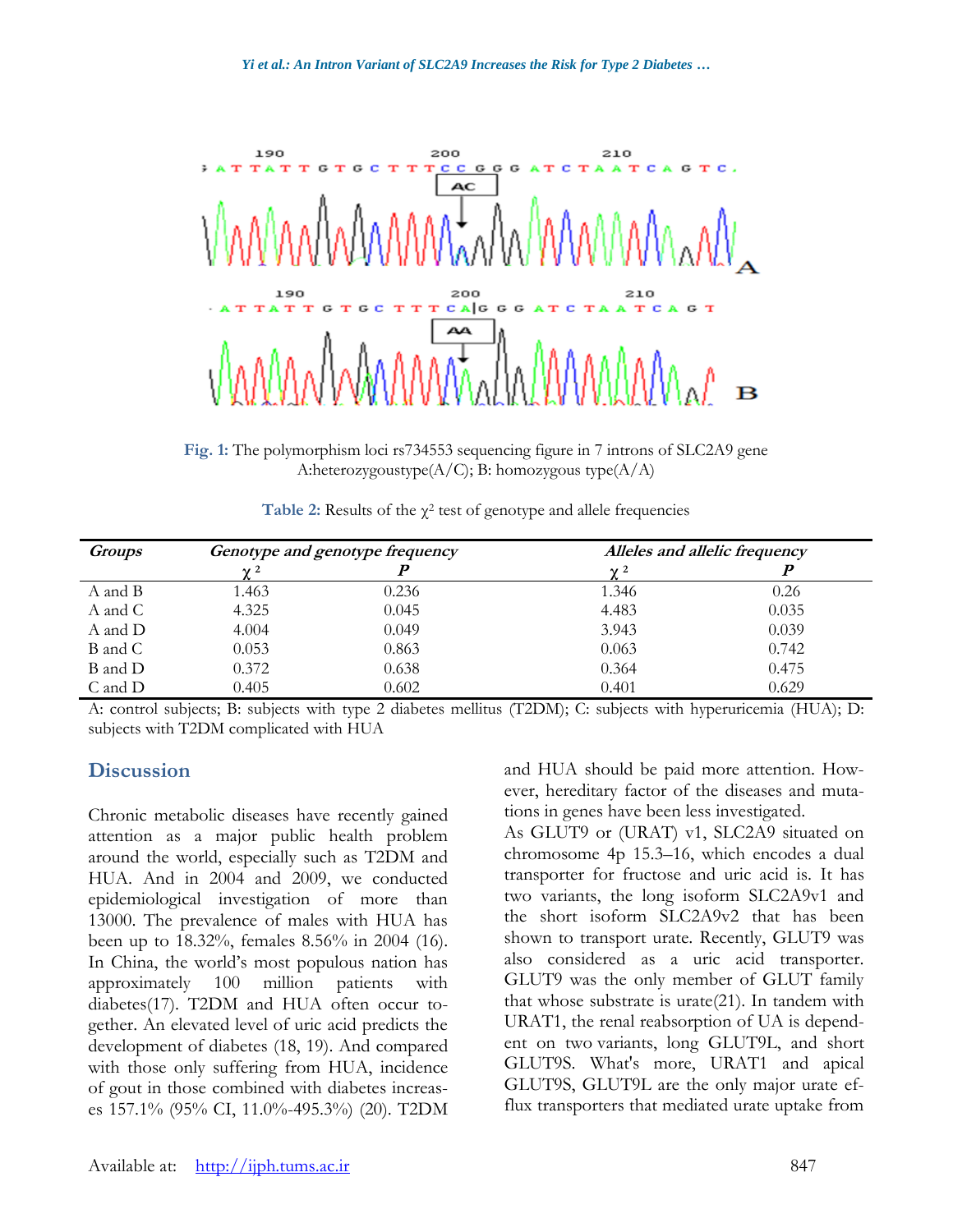the tubular lumen into the cell at the basolateral Membrane (22). SLC2A9 variant sinfluenced uric acid levels in Korean adults (23). Genetic variants of SLC2A9 have close relation with serum uric acid in multiple populations by genome-wide scans (24). Uric acid was identified as a risk factor for the development of type 2 DM in other studies (25). SLC2A9might be associated with type 2 DM and HUA. Although genetic variants of SLC2A9 were strongly associated with serum uric acid levels (26-29); however, the relationship of genetic polymorphisms and DM combined with HUA in Chinese population is rare.

The rs734553 polymorphism is located in intron 7 of the SLC2A9 gene (RefSNP alleles: A/C). SLC2A9 has a relatively conserved amino acid sequence in the seventh and eighth helices located around the central channel of the transport protein (10), the rs734553 polymorphism in intron 7 may alter the polarity of some of these conserved amino acids. Therefore, the polymorphism may affect the transporters affinity for glucose and uric acid, resulting in changes in blood glucose and uric acid levels. The polymorphism is strongly associated with serum uric acid level (30, 31), also demonstrated in our study. The component number of metabolic syndrome can induce the increase of mean serum uric acid level (32, 33), and the prevalence of metabolic syndrome also increases significantly with uric acid level (34, 35). Therefore, both uric acid level and metabolic syndrome are closely linked. As metabolic syndrome is a major contributor to the development of T2DM (36), the rs734553 polymorphism may be the best choice for studying the relation between T2DM and SLC2A9.

We supposed that the SLC2A9 variations might be correlation with HUA complicated with DM. To verify the hypothesis, we analyzed the polymorphisms in SLC2A9 gene rs734553 exon7 and compared the genotypes and frequencies of alleles with the control group. Our study shows that the rs734553 polymorphism is associated with diabetes complicated with HUA ( $P=0.039$ ). The risk of T2DM complicated with HUA is greater in those with the C allele than in those with the A allele (95% confidence interval: 0.194– 0.502). The minor C allele of rs734553 may alter the polarity of some of these conserved amino acids, and then influence the prolonged phase of insulin secretion and therefore alter serum glucose levels and increase the risk of developing IFG/IGT(37). To our knowledge, this is the first report on the variant of SLC2A9 in Chinese Han population. As a representative of the SLC2A9 gene variants, rs734553 is showed to be associated with T2DM complicated with HUA patients in China. However, the effect of SLC2A9 variants on serum UA levels was different in different areas, in the population of Framingham and Rotterdam, and also in the island of the Adriatic coast of Croatia, variant c.884G>A was related to elevated concentration of serum uric acid (especially in women), however, this is not the case in African-Americans. While the c.841G>A variantwas obviously related to the elevated concentrations of serum uric acid and gout in the population of Han Chinese, Japanese, and Solomon Island, but not in the Eastern and Western Polynesians, and Europeans (38-41). This may be due to different diet and lifestyle can also affect serum UA levels. Besides, SLC2A9 gene transcription regulation may be regulated by the joint actions of multiple polymorphisms, but whether other polymorphisms participate in the process still needs to be further study. Genetic background of the population is also a factor, so, inclusion of people from different areas could decrease regional bias.

In function, GLUT9 expression is up-regulated in the liver and kidney of diabetic mice and influenced insulin secretion in pancreatic β cells (6, 42). Pancreatic β cells control blood glucose concentrations by secreting insulin secretion, characterized by a rapid first phase and a prolonged second phase. In this process, the rapid first phase is mediated by the influx of extra-cellular glucose into β cells, principally via GLUT2. Therefore, GLUT9 is involved in glucose uptake in the prolonged phase of insulin secretion. And because GLUT9 is involved in uric acid excretion as the long isoform (SLC2A9v1) mostly localized at the basolateral membrane of proximal tubule epithelial cells, while the short isoform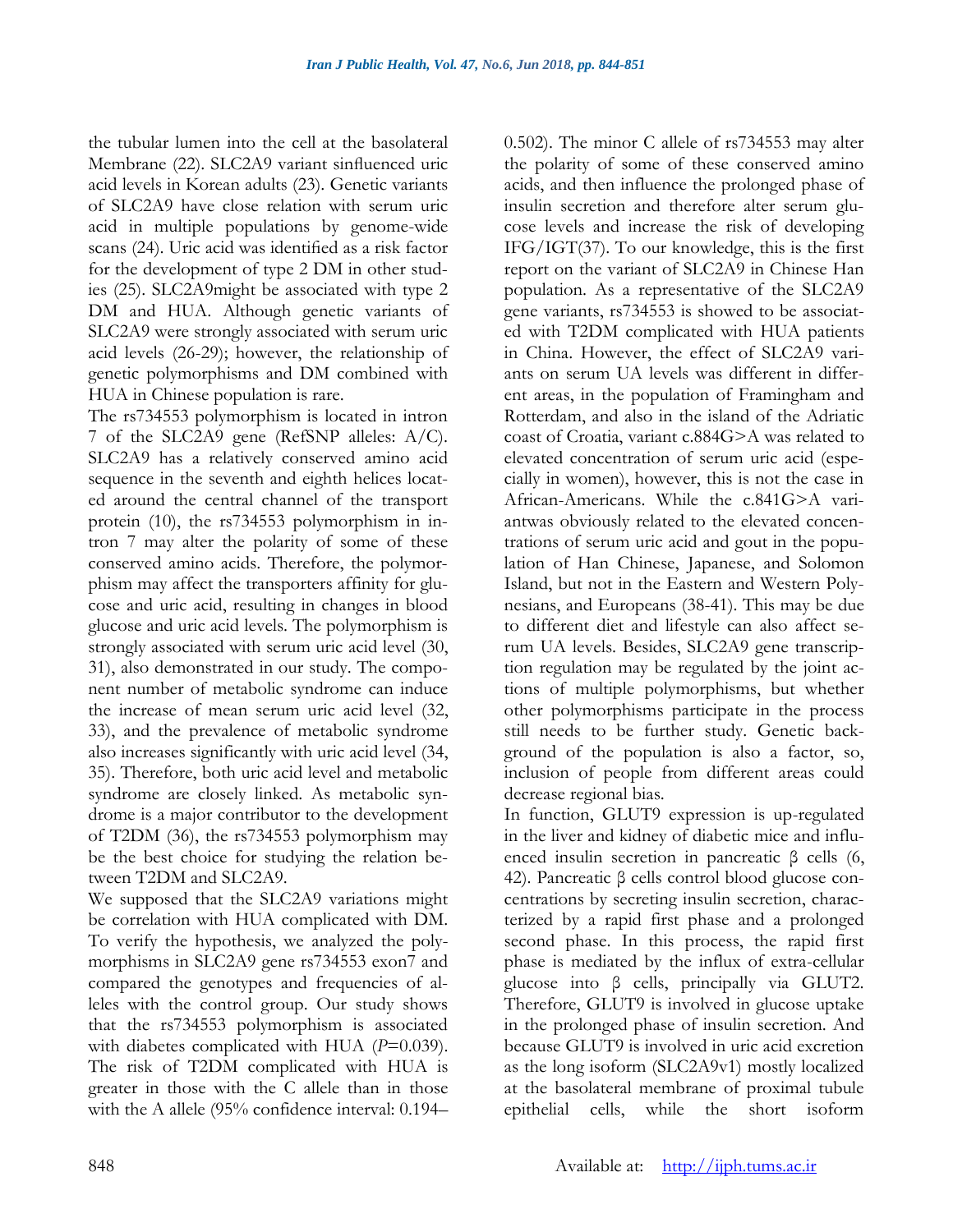(SLC2A9v2) is predominantly localized to the apical membrane and has high capacity for transporting urate out of the cell into the proximal tubule (43). The GLUT9 polymorphism, rs734553, is powerful for prediction of CKD progression because it is greatly related to serum uric acid of healthy individuals with normal renal function (14). Genetic variability influence serum uric acid and glucose levels might modify susceptibility to T2DM complicated with HUA. The diagnosis and detection of SLC2A9 gene variants should be caused enough attention in patients of T2DMcomplicated with HUA. To clarify this, functional studies of the SLC2A9 variation need to be conducted in the future.

#### **Ethical considerations**

Ethical issues (Including plagiarism, informed consent, misconduct, data fabrication and/or falsification, double publication and/or submission, redundancy, etc.) have been completely observed by the authors.

# **Acknowledgements**

This study was funded by the National Natural Science Foundation of China (8167061120. 81100554), Young and Middle-Aged Scientists Research Awards Fund of Shandong Province (BS2012YY003), the Scientific and Technical Development Project of Department of health of Shandong Province (2011QZ007 and 2016WS0259), Shandong Province Natural Science Fund Project (ZR2014HM015), a Project of Shandong Province Higher Educational Science and Technology Program (J14LK11) and the Scientific and Technical Development Project of Qingdao (12-1-4-20-jc, 2012-1-3-2-(1)-nsh, 2013- 13-008-YY and 2014-1-72 ).

# **Conflict of interest**

All authors declare that they have no conflict of interest.

# **References**

- 1. Al-Quwaidhi AJ, Pearce MS, Sobngwi E et al (2014). Comparison of type 2 diabetes prevalence estimates in Saudi Arabia from a validated Markov model against the International Diabetes Federation and other modeling studies. *Diabetes Res Clin Pract,* 103(3):496-503.
- 2. Roddy E, Choi HK (2014). Epidemiology of gout. *Rheum Dis Clin North Am,* 40(2):155-175.
- 3. Wang J, Chen RP, Lei L et al (2013). Prevalence and determinants of hyperuricemia in type 2 diabetes mellitus patients with central obesity in Guangdong Province in China. *Asia Pac J Clin Nutr,* 22(4):590-8.
- 4. Li S, Sanna S, Maschio A et al (2007). The GLUT9 gene is associated with serum uric acid levels in Sardinia and Chianti cohorts. *PLoS Genet,* 3(11):e194.
- 5. Doring A, Gieger C, Mehta D et al (2008). SLC2A9 influences uric acid concentrations with pronounced sex-specific effects. *Nat Genet,* 40(4):430-6.
- 6. Vitart V, Rudan I, Hayward C et al (2008). SLC2A9 is a newly identified urate transporter influencing serum urate concentration, urate excretion and gout. *Nat Genet,* 40(4):437-442.
- 7. Wallace C, Newhouse SJ, Braund P et al (2008). Genome-wide association study identifies genes for biomarkers of cardiovascular disease: serum urate and dyslipidemia. *Am J Hum Genet,* 82(1):139-149.
- 8. Stark K, Reinhard W, Neureuther K et al (2008). Association of common polymorphisms in GLUT9 gene with gout but not with coronary artery disease in a large case-control study. *PloS one,* 3(4):e1948.
- 9. Xing S-C, Wang X-F, Miao Z-M et al (2015). Association of an Exon SNP of SLC2A9 Gene with Hyperuricemia Complicated with Type 2 Diabetes Mellitus in the Chinese Male Han Population. *Cell Biochem Biophys,* 71(3):1335-1339.
- 10. Salas-Burgos A, Iserovich P, Zuniga F et al (2004). Predicting the three-dimensional structure of the human facilitative glucose transporter glut1 by a novel evolutionary homology strategy: insights on the molecular mechanism of substrate migration, and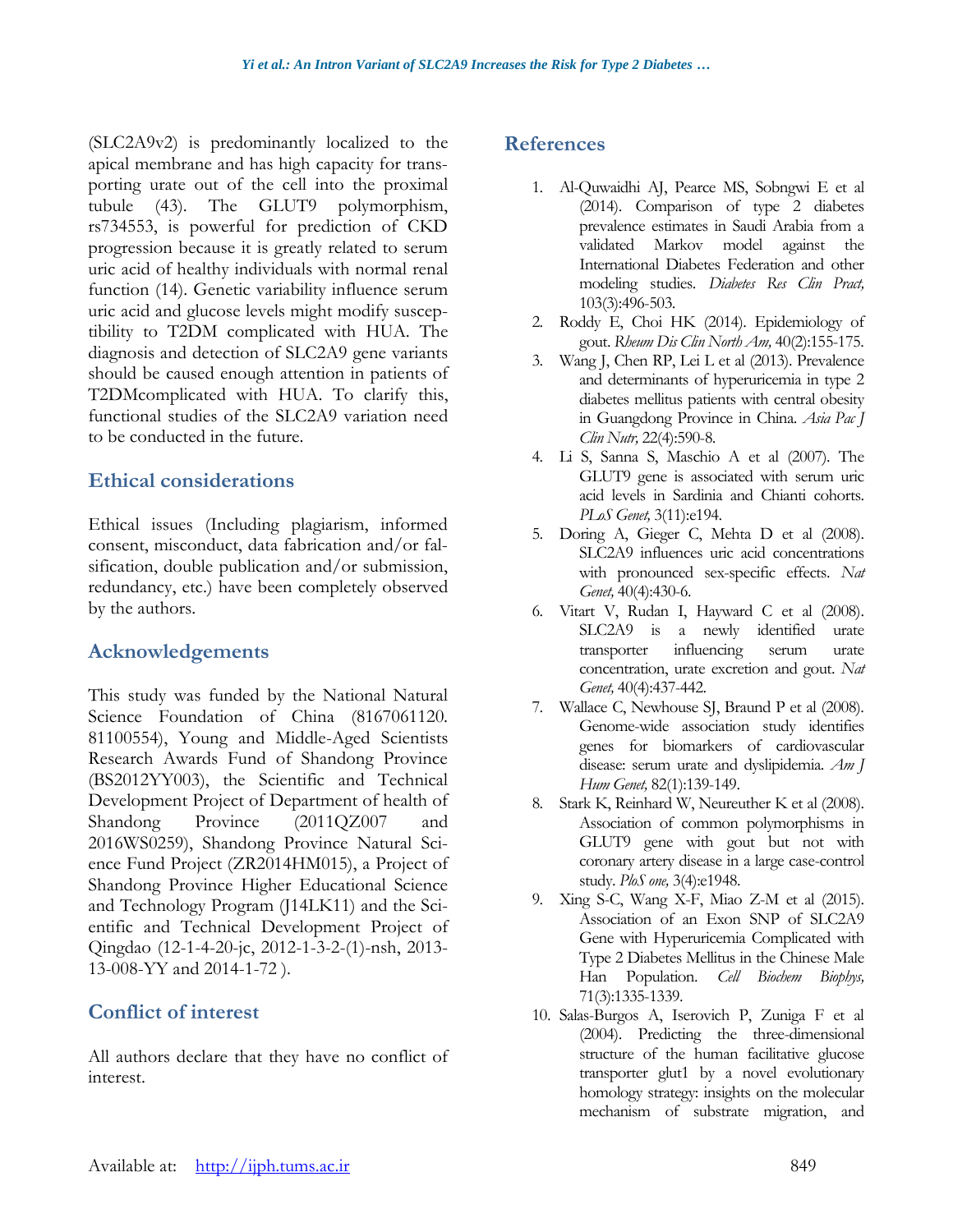binding sites for glucose and inhibitory molecules. *Biophys J,* 87(5):2990-9.

- 11. Kolz M, Johnson T, Sanna S et al (2009). Metaanalysis of 28,141 individuals identifies common variants within five new loci that influence uric acid concentrations. *PLoS Genet,* 5(6):e1000504.
- 12. Gonzalez-Aramburu I, Sanchez-Juan P, Jesus S et al (2013). Genetic variability related to serum uric acid concentration and risk of Parkinson's disease. *Mov Disord,* 28(12):1737- 40.
- 13. Testa A, Mallamaci F, Leonardis D et al (2015). Synergism between asymmetric dimethylarginine (ADMA) and a genetic marker of uric acid in CKD progression. *Nutr Metab Cardiovasc Dis*, 25( $\degree$ ):167-72.
- 14. Testa A, Mallamaci F, Spoto B et al (2014). Association of a polymorphism in a gene encoding a urate transporter with CKD progression. *Clin J Am Soc Nephrol*,  $9(1):1059-$ 65.
- 15. Wallace SL, Robinson H, Masi AT et al (1977). Preliminary criteria for the classification of the acute arthritis of primary gout. *Arthritis Rheum,*  $20(7)$ :895-900.
- 16. Miao Z, Yan S, Wang J et al (2009). Insulin resistance acts as an independent risk factor exacerbating high-purine diet induced renal injury and knee joint gouty lesions. *Inflamm Res,* 58(1,0):659-68.
- 17. Guariguata L, Whiting DR, Hambleton I et al (2014). Global estimates of diabetes prevalence for 2013 and projections for 2035. *Diabetes Res Clin Pract,* 103(2):137-49.
- 18. Chang YH, Lei CC, Lin KC et al (2015). Serum uric acid level as an indicator for CKD regression and progression in patients with type 2 diabetes mellitus-a 4.6-year cohort study. *Diabetes Metab Res Rev,* 32(6):557-64.
- 19. Zhuang L, Su J-b, Zhang X-l et al (2016). Serum Amylase Levels in Relation to Islet β Cell Function in Patients with Early Type 2 Diabetes. *PloS one,* 11(9):e0162204.
- 20. Wang Y, Yan S, Li C et al (2013). Risk factors for gout developed from hyperuricemia in China: a five-year prospective cohort study. *Rheumatol Int,* 33(3):705-10.
- 21. Windpessl M, Ritelli M, Wallner M et al (2016). A Novel Homozygous SLC2A9 Mutation Associated with Renal-Induced

Hypouricemia. *Am J Nephrol,* 43(4):245-250.

- 22. Mancikova A, Krylov V, Hurba O et al (2016). Functional analysis of novel allelic variants in URAT1 and GLUT9 causing renal hypouricemia type 1 and 2. *Clin Exp Nephrol, 20(4):578-584*.
- 23. Sull JW, Park EJ, Lee M et al (2013). Effects of SLC2A9 variants on uric acid levels in a Korean population. *Rheumatol Int,* 33(1):19-23.
- 24. Charles BA, Shriner D, Doumatey A et al (2011). A genome-wide association study of serum uric acid in African Americans. *BMC medical genomics,* 4;4:17.
- 25. Wei F, Chang B, Yang X et al (2016). Serum Uric Acid Levels were Dynamically Coupled with Hemoglobin A1c in the Development of Type 2 Diabetes. *Sci Rep,* 6: 28549.
- 26. Ware EB, Riehle E, Smith JA et al (2015). SLC2A9 Genotype Is Associated with SLC2A9 Gene Expression and Urinary Uric Acid Concentration. *PLoS One,* 10(7):e0128593.
- 27. Voruganti VS, Laston S, Haack K et al (2015). Serum uric acid concentrations and SLC2A9 genetic variation in Hispanic children: the Viva La Familia Study. *Am J Clin Nutr,* 101(4):725-32.
- 28. Giri AK, Banerjee P, Chakraborty S et al (2016). Genome wide association study of uric acid in Indian population and interaction of identified variants with Type 2 diabetes. *Sci Rep,* 6:21440.
- 29. Long W, Panwar P, Witkowska K et al (2015). Critical Roles of Two Hydrophobic Residues within Human Glucose Transporter 9 (hSLC2A9) in Substrate Selectivity and Urate Transport. *J Biol Chem,* 290(24):15292-303.
- 30. Mallamaci F, Testa A, Leonardis D et al (2014). A polymorphism in the major gene regulating serum uric acid associates with clinic SBP and the white-coat effect in a family-based study. *J Hypertens,* 32(8):1621-8; discussion 1628.
- 31. Mallamaci F, Testa A, Leonardis D et al (2015). A genetic marker of uric acid level, carotid atherosclerosis, and arterial stiffness: a familybased study. *Am J Kidney Dis,* 65(2):294-302.
- 32. Abbasian M, Ebrahimi H, Delvarianzadeh M et al (2016). Association between serum uric acid (SUA) levels and metabolic syndrome (MetS) components in personnel of Shahroud University of Medical Sciences. *Diabetes Metab*